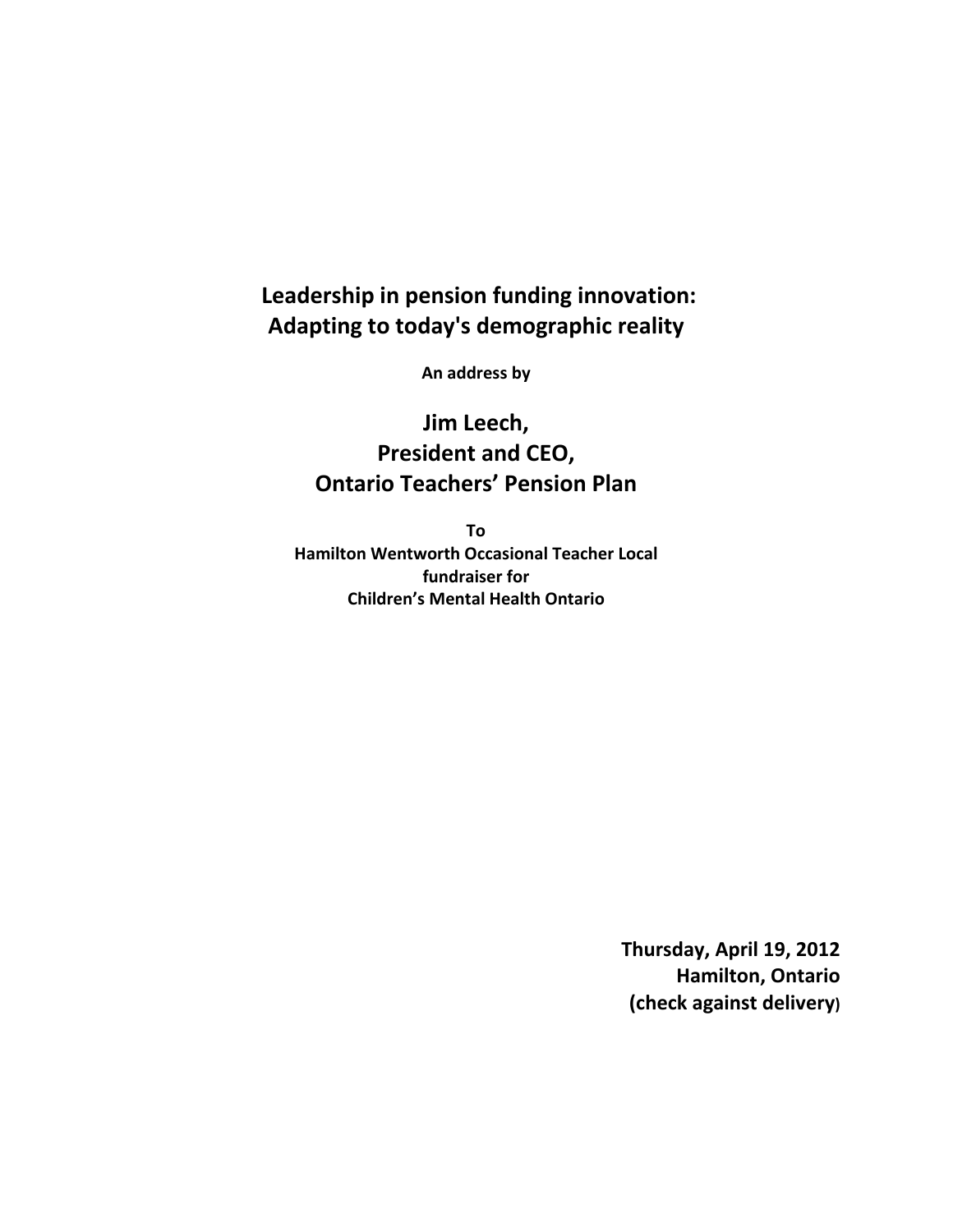Thank you, and good evening, everyone.

It's always a pleasure for me to have the opportunity to meet with and hear from our members. You are our raison d'etre and there is no substitute for fact-to-face gettogethers. I never leave these events without an idea or two to take back to the team at the office.

Before I start my remarks I want to commend the HWOTL for your support of such an important organization as Children's Mental Health Ontario. With the steadily rising incidence of many childhood mental illnesses, your role in the community has never been more important. You share a commitment to our young people, as does our membership. You recognize that our kids are our future and that it's our job as a society … as adults … to make sure that all kids get the help they need to enjoy that future.

As a pension plan, our business is the future too. We have 300,000 active and retired teachers depending on us for their future or ongoing retirement security. As such it's my job, and that of my nearly 900 colleagues, to ensure we are well-positioned to meet the challenges that face us. I believe we will be successful, because I know that our sponsors, the Ontario Teachers' Federation and the Ontario Government, are committed to ongoing leadership on members' and taxpayers' behalf.

As a nation, Canada is a leader. We have led the world in healthcare, free trade banking and energy distribution. Now it's time for our generation to lead the world once again … this time in retirement funding.

A very public debate has already emerged. It is a two-pronged debate, addressing pension coverage for Canadians on the one hand ….. and funding sustainability on the other …. The subtexts of retirement security, pension affordability, realistic contribution and benefit levels, social responsibility, and retirement age, echo through both.

I'm going to talk to you this evening about the pension debate in the context of two main issues: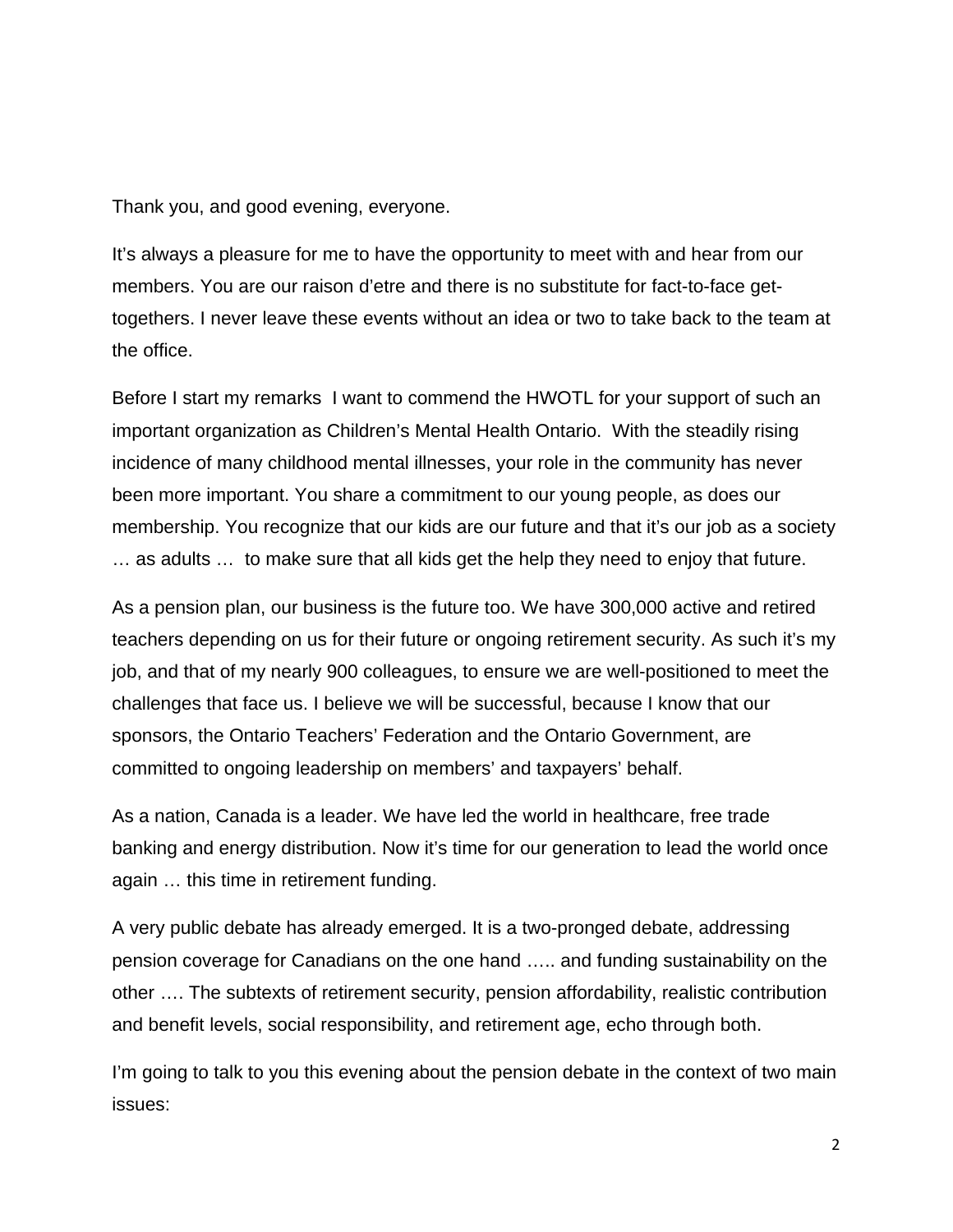- First, I'll look at today's pension reality. and
- Second, at what we can do about it.

First, the pension reality.

Pension plans come in two basic flavours: Defined Benefit, or DB, and Defined Contribution, or DC. The Teachers' plan is a Defined *Benefit* plan. That means pensions are based on a formula of service and age. The pension benefit is *predetermined,* is not contingent on investment performance and is an obligation of the sponsor – or in Teachers' case, sponsors.

Benefits under Defined Contribution plans, on the other hand, depend entirely on the market value of the funds in a person's account at the time of retirement. They work exactly the same way as an RRSP. The day you retire, you open the box to see how much money you have to live on for the rest of your life. If markets have been bad, your retirement lifestyle will be less than if markets have been booming. We all can name friends who have had to postpone their retirement because their savings were ravaged by the 2009 recession – in other words, they no longer have enough "gold' for the "golden years".

Because we are at the leading edge of the baby boom wave, our membership reflects the reality of a graying Canada to come. Let me give you a snapshot.

Teachers' is what is considered a "mature pension plan." We have a declining number of active members *contributing* to the fund compared to the number of members who are *collecting* pensions from the fund. We currently have a 1.5-to-1 ratio of active-toretired members and are moving towards a 1.1-to-1 ratio over the next decade or so. To put that into perspective, that ratio was 10-to-1 in 1970 and 4-to-1 in 1990.

Our maturity affects our risk tolerance. We simply do not have enough active members amongst whom to share material losses should they occur, so we have only 45% allocated to equities, the highest risk/reward asset class, which is lower than most other pension plans.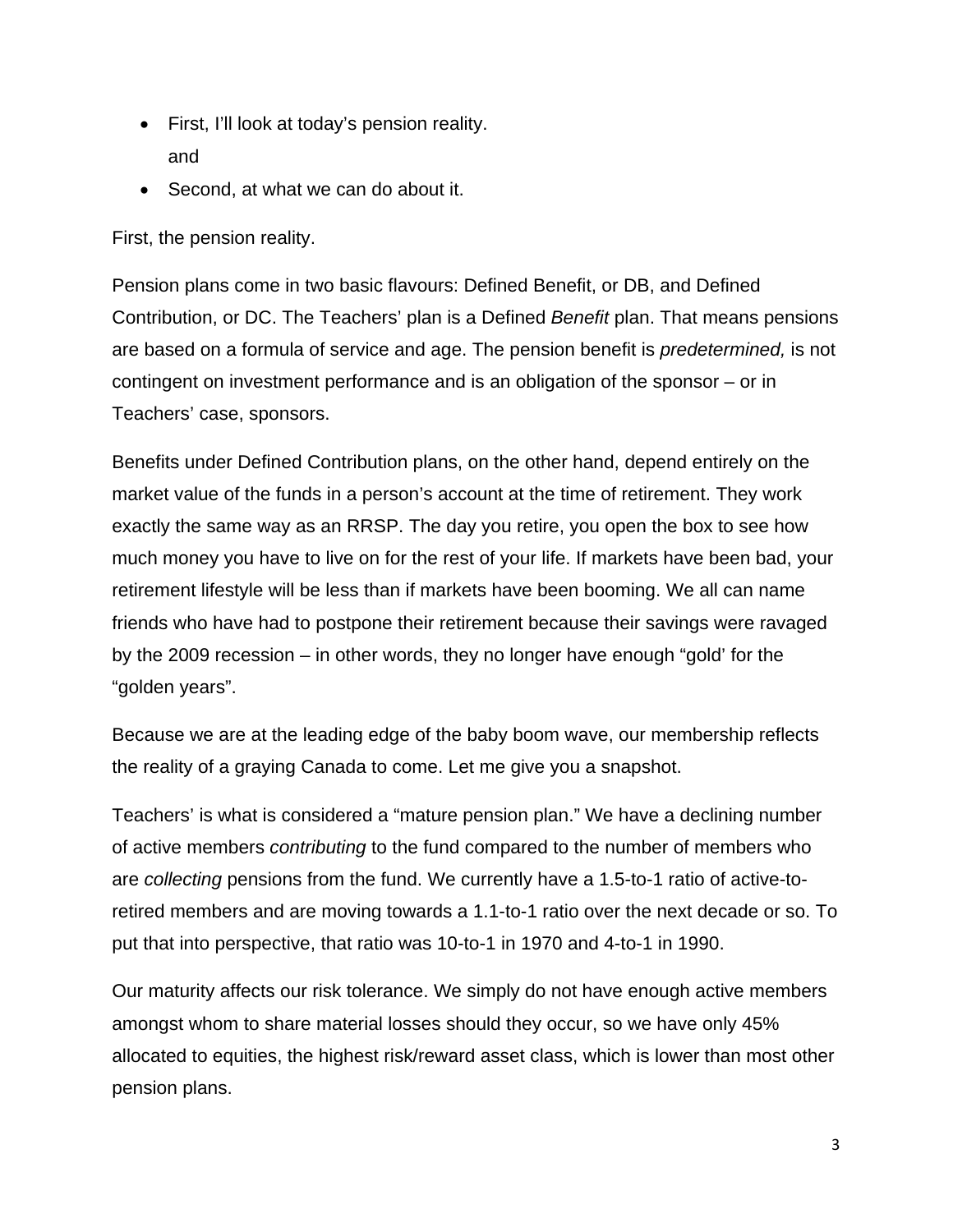As I said, we have 300,000 members. And let me stress the fact that our individual members are scheduled to contribute an average of 13% of their salary annually to the plan. That is matched by the government, bringing total saving for retirement to 26% of salary. We administer one of Canada's largest annual payrolls, at \$4.7 billion. We receive only \$2.8 billion in contributions annually, however. That's a considerable gap, and it means the first \$2 billion we earn every year is automatically earmarked for paying the difference between what is *contributed* and what is *distributed*. But more importantly, it means that the investment growth of that nearly \$2 billion must be foregone, and it is those investment returns on contributions that fund the pension plan.

The average age for our new retirees today is 59. Each will have worked about 26 years at retirement. They are expected to receive their pension for 32 years, and a survivor pension may be paid for an additional three or so years. The average starting pension in 2011 was \$45,500. And as I said, it is a Defined Benefit. It is jointly sponsored by the Ontario Teachers' Federation and the Ontario government, who together determine contribution rates and benefit levels.

Let's take a look now at some pension history in Canada.

Pension plans - public and private – were devised when "retirement longevity" was an oxymoron. Pensions were meant to bridge the gap between work cessation and death … a short distance, given life expectancies at the time. According to demographer David Foote, Canada chose a retirement age of 70 in the 1920s, when life expectancy was 61. So, on average, you were dead for nine years before you could receive your pension! In 1951, a means-tested pension was made available at age 65 … when average life expectancy was 68 and a half. When the Canada Pension Plan was introduced in 1966, life expectancy was 72.

That was then. Today's life expectancy rates are very different. Think of it this way: World life expectancy has more than doubled over the past two centuries. According to the World Health Rankings, a Canadian woman who is 60 years old in 2012 can expect to live to age 86, while today's 80-year-old woman can expect to celebrate her  $90<sup>th</sup>$ birthday.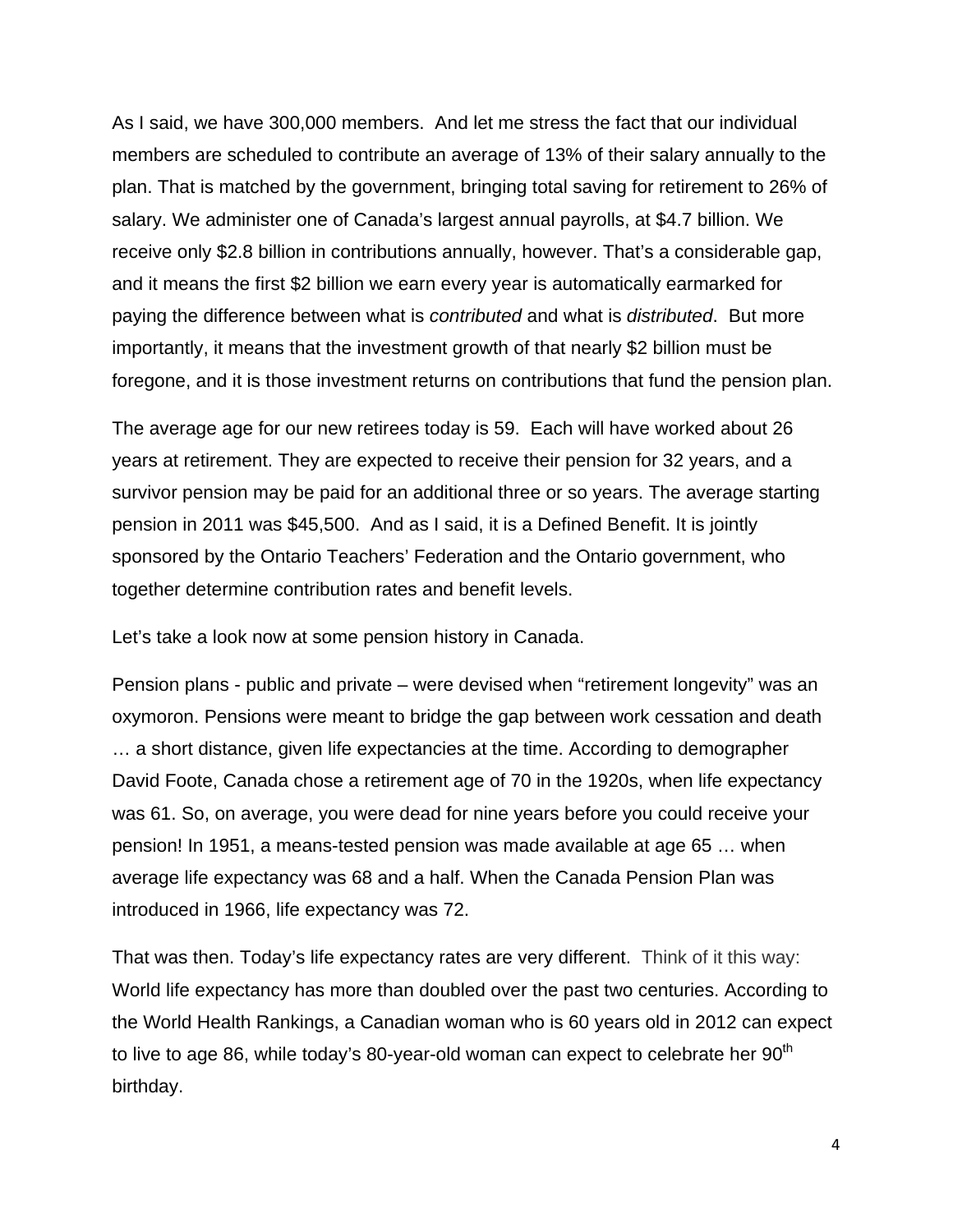In the case of Teachers', we now have 2,600 pensioners in our membership who are over the age of 90. And that includes 102 who are over *100* years of age … our oldest collecting member is 108 years old. I checked, and Hallmark doesn't even make a card for that! …. But in all seriousness, it highlights the issues of benefit sustainability and intergenerational equity – making sure that pension funds are there for today's young people … and those who haven't even been born yet … when they retire.

Let me give you an eye opening example. *The Economist* told the story last year of the late Gertrude Janeway, of the United States. Mrs. Janeway died in 2003. Until then, she had been receiving a \$70 a month Veterans' Administration pension. Not much, you say. Well maybe not…. Until you take into consideration the fact that her late husband was a soldier in the American Civil War … which ended in 1865! She married him in 1927, when he was 81… and she was 18. So, as *The Economist* reported, that particular pension entitlement actually spanned *three centuries*…….

An extreme case, for sure. But it makes an important point, of which our actuaries and investment managers are acutely aware: we must consider the plan's long term *liabilities*, not just its assets.

Given that our liabilities are growing faster than our assets, our sponsors have been faced with making the decisions that shortfalls demand. They can:

- reduce benefits, or
- raise contribution rates, or
- both.

Surpluses are happier decisions – they can increase benefits or reduce contribution rates.

Our sponsors' recent adoption of Conditional Inflation Protection was a step in the right direction. It creates somewhat of a Defined Benefit-Defined Contribution hybrid: inflation protection is guaranteed to 50% – a DB concept. But inflation protection *above* 50% is conditional on the financial wherewithal of the fund – sounds like a DC concept to me… Right now, 60% inflation protection is available to new retirees.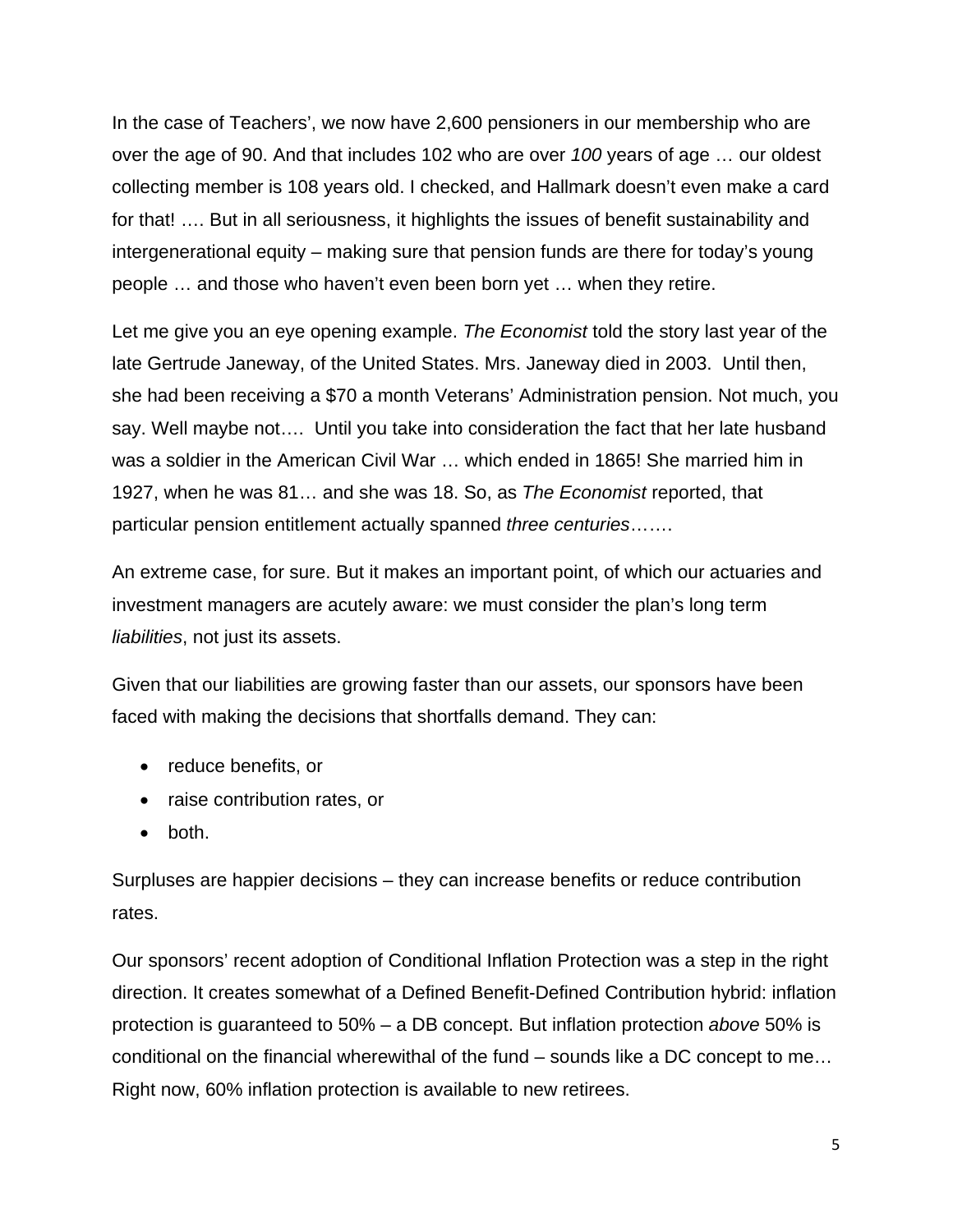Because we are at the front end of the pension maturity curve, our sponsors have had to make some difficult decisions sooner than some other plans. But they are the right decisions, made in members' best interest.

Let me stress that Teachers' is not in any short term financial crisis. We have over \$117 billion in assets and can pay pensions for decades without any changes. Our team's investment success is second to none in the world – literally. At 7%, our 10-year total fund returns as of the end of 2010 are the highest of the more than 100 pension funds around the world studied by CEM Benchmarking, the world's leading authority on pension fund measurement. In fact, if you include our 2011 results, our returns climb to 8%... But still, we find ourselves dealing with recurring shortfalls, because the growth in our pension obligations is outpacing our asset growth. One thing we know for sure: investment success alone cannot fix this problem. We need to reduce pension costs.

Let me explain what continues to push the cost of pensions up.

The first cause is demographics, that is, increasingly higher life expectancy, coupled with retirement periods that exceed careers. We're paying pensions for longer than ever. The second cause is low interest rates: today, a 1% change in the interest rate assumption has a \$25 to \$30 billion impact on the cost of pensions. Pension finances are no different than consumer finances in this regard: you have to save more to pay for pensions when investment returns are lower.

Our sponsors are committed to dealing with the issue of recurring shortfalls because what these shortfalls are telling us is that we likely need a small course correction today that will translate into a large difference some 70 years from now. Together, they are considering all such possible course corrections for the plan to safeguard its long-term viability and affordability.

Their task is not an easy one. They're looking for solutions in an environment that is very different from the 1990s and early 2000s – when markets were flourishing and their potential seemed limitless. For example, in 1990, real rate bond yields were 4.5%. Today they are less than 0.5%. And remember that I said that a 1% change at this level moves our liabilities by \$25 to \$30 billion. In 1990, the 10-year outlook for GDP was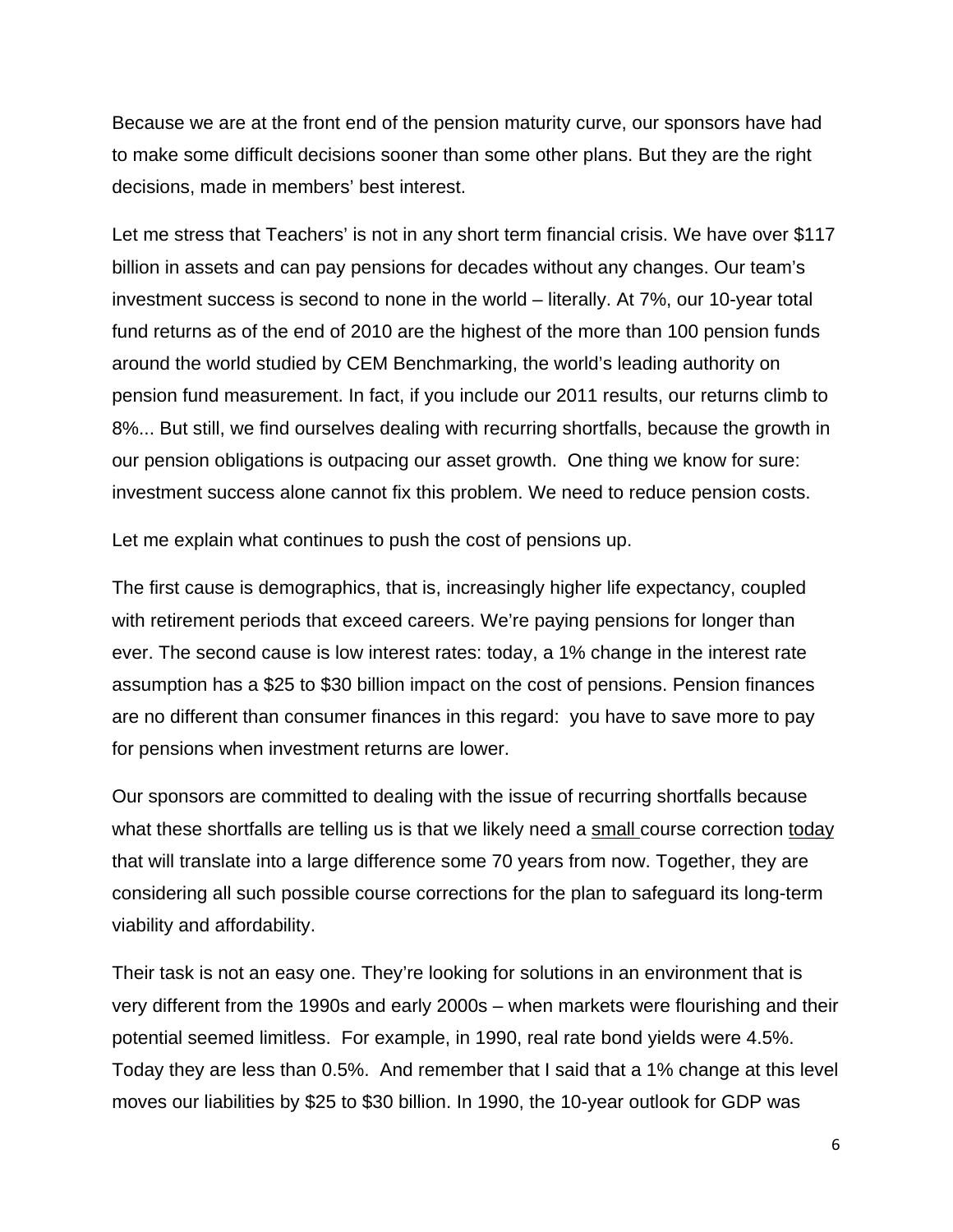3.1%. Now it's 2.0%, *maybe*. Our 10-year real returns outlook then was 6.4%. Today it is 4.2%, with any luck.

And when rates are low, it costs a lot more to pay pensions. At 4.0% interest rates, you need \$650,000 to pay for a typical \$40,000 pension. When that rate drops to 1.0%, the cost spikes to almost \$1 million.

As an aside, that is why it is important to understand the discount rate assumption when people are throwing around numbers about pension surpluses or deficits. At Teachers', we are using a rate of about 3% real. Other Ontario plans use 4% real. And most US plans use 6% real (or *unreal*, as I like to say!).

 Some of those differences are explained by plan maturity – but some are just plain kidding themselves – and putting future generations at great jeopardy. Why is this? Maybe it's optimism. Maybe it's cowardice. But I'll tell you one thing it *isn't*, and that's *realistic*.

I am confident that our sponsors will continue to make the right decisions on our members' behalf. As such, I am not as concerned for our members as I am for the 75% of the Canadian private sector workforce reported to have *no* employment-based pension plans whatsoever. And RRSPs have not proven to be the solution – average RRSP balances are woefully short of the levels they need to be in order to fund retirement

Former Bank of Canada Chairman David Dodge and his co-authors in a recent study sounded similar alarm bells when they wrote:

"The longer the post-retirement period, and the fewer earning years over which savings accumulate, the higher the fraction of earnings that must be saved."

They go on to say that Canadians generally must decide to save *more* or save *longer*, or both, and on the other side of the ledger, decide to accept less, if they do not.

Dodge suggested that Canadians needed to save between 10% and 21% of their income annually for 30 to 37 contributing years to reach an acceptable income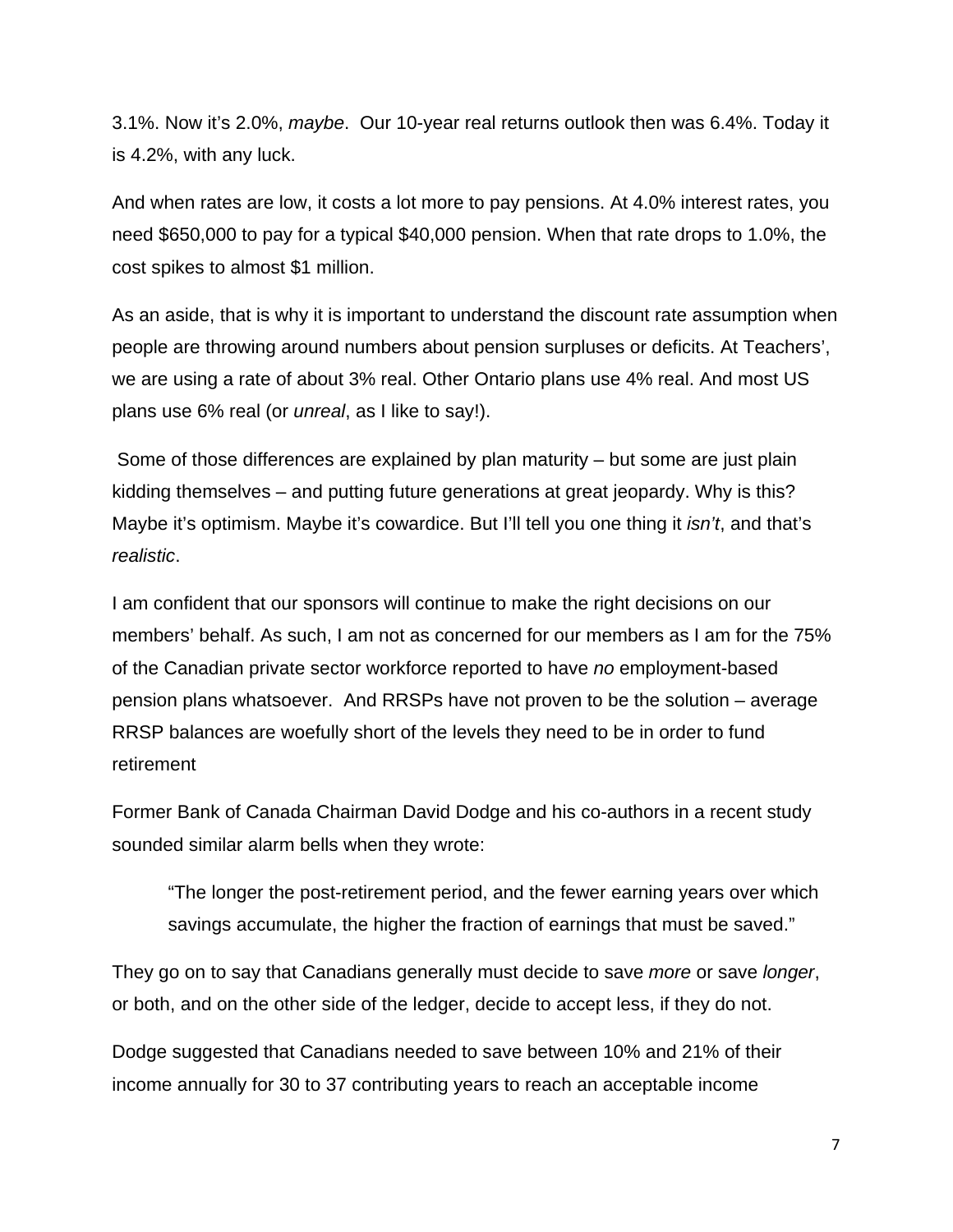replacement target - remember, I said that teachers are scheduled to save 26% because they're required to, but that is only for 26 years.

Let me return for a moment to the DB-DC debate and sound a word of caution: We must not allow "pension envy" to define that debate. There is a danger that this could happen, however, as the private sector increasingly moves toward Defined *Contribution*  plans - and *away* from the Defined *Benefit* model - saying it is unaffordable.

The truth is that DB Plans are far better vehicles for pension saving. I know that this flies in the face of conventional wisdom, but it is true.

A report by the US National Institute on Retirement Security finds that there are four main reasons for this:

- Individuals in a DC Plan must plan to live a long life out to the maximum on the actuarial table, as you don't want to run out of money part way through your retirement! Because individuals can't pool longevity risk, like DB plans do, they're forced to accumulate more in their DC plan than would be necessary to fund an equivalent DB plan, which can be based on actuarial averages.
- Because DB plans are ageless, they can perpetually maintain an optimally balanced investment portfolio. Individuals, on the other hand, must downshift dramatically in order to lower their risk/return as they age. Transaction costs of such rebalancing are very high.
- By pooling their savings in a DB Plan, the participants can afford to engage professional investment advisors – something that the average worker with a DC Plan or RRSP cannot afford. When I compare the returns I have realized in my own self-managed RRSP with those of Teachers', I know I could use some expert advice.
- DC Plans and RRSPs are usually invested in retail products that carry large administrative fees – sometimes as high as 2% per annum. Contrast that with the cost at Teachers' of only 25 basis points. The extra 1.75% over a working lifetime is a huge cost - amounting to just under 40% of the total funds you could have for your retirement.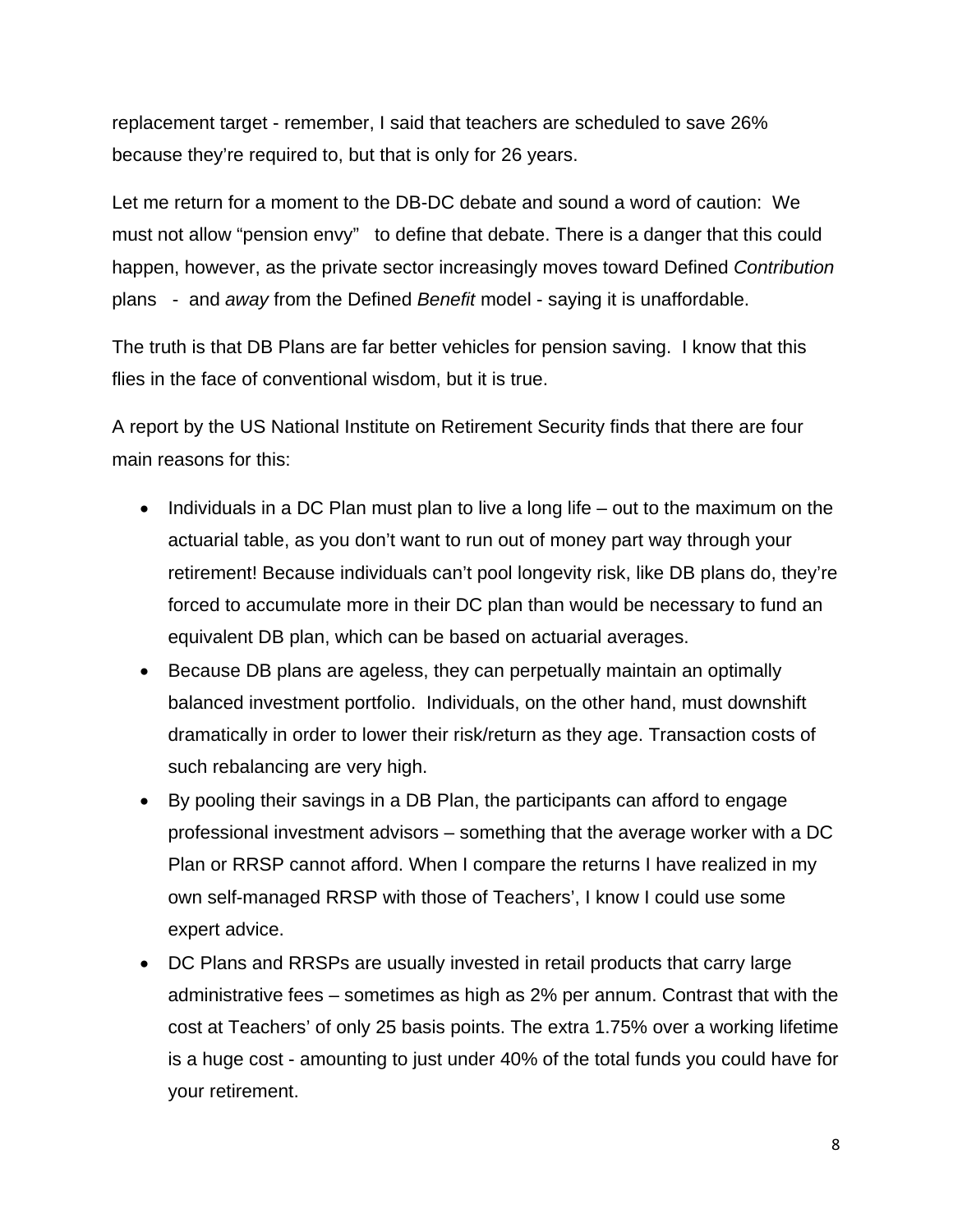The social costs that the private sector's shift to defined contribution plans will impose in the future have not been widely acknowledged. Members of such plans will likely retire with inadequate retirement incomes. Their combined individual defined contribution shortfalls will likely dwarf any potential valuation shortfalls of defined benefit plans, possibly imposing obligations on future governments (read: taxpayers) for further retirement income assistance.

So, we as a society are in a pickle: Defined *Benefit* plans are being terminated and replaced by Defined *Contribution* plans which are inadequate.

But a wholesale shift from pure DC to pure DB is not a panacea, either.

It's time to take a look at a hybrid model.

The recent market chaos should be a wake-up call to everyone – companies, governments and citizens – that our current pension system needs to be overhauled.

The Dutch, for example brought ongoing sustainability to their pension regime by setting guaranteed pensions to a *career-average* compensation level, rather than a top-fiveyear average level, and without indexation. A good starting point. Employees then can purchase additional credits through a DC overlay should they wish – in other words, a DB-DC hybrid. A recent Air Canada-CAW accord established a similar structure for flight attendants.

We now are looking at the confluence of two major forces: boomers, such as myself, who are retiring … and are used to getting their way … with the fallout from the worst economic crisis in the lifetime of the majority of Canadians. As such, pension funds offer not just a measure of *market* stability, but a respected voice for pension reform … which could in turn lead to national *retirement* stability.

Canada's retirement system has many strengths. But there are opportunities for improvement, especially for those individuals without workplace pensions. All Canadian workers should have the opportunity to maintain their desired post-work standard of living. They should be able to participate in low-cost, well-managed, collective pension